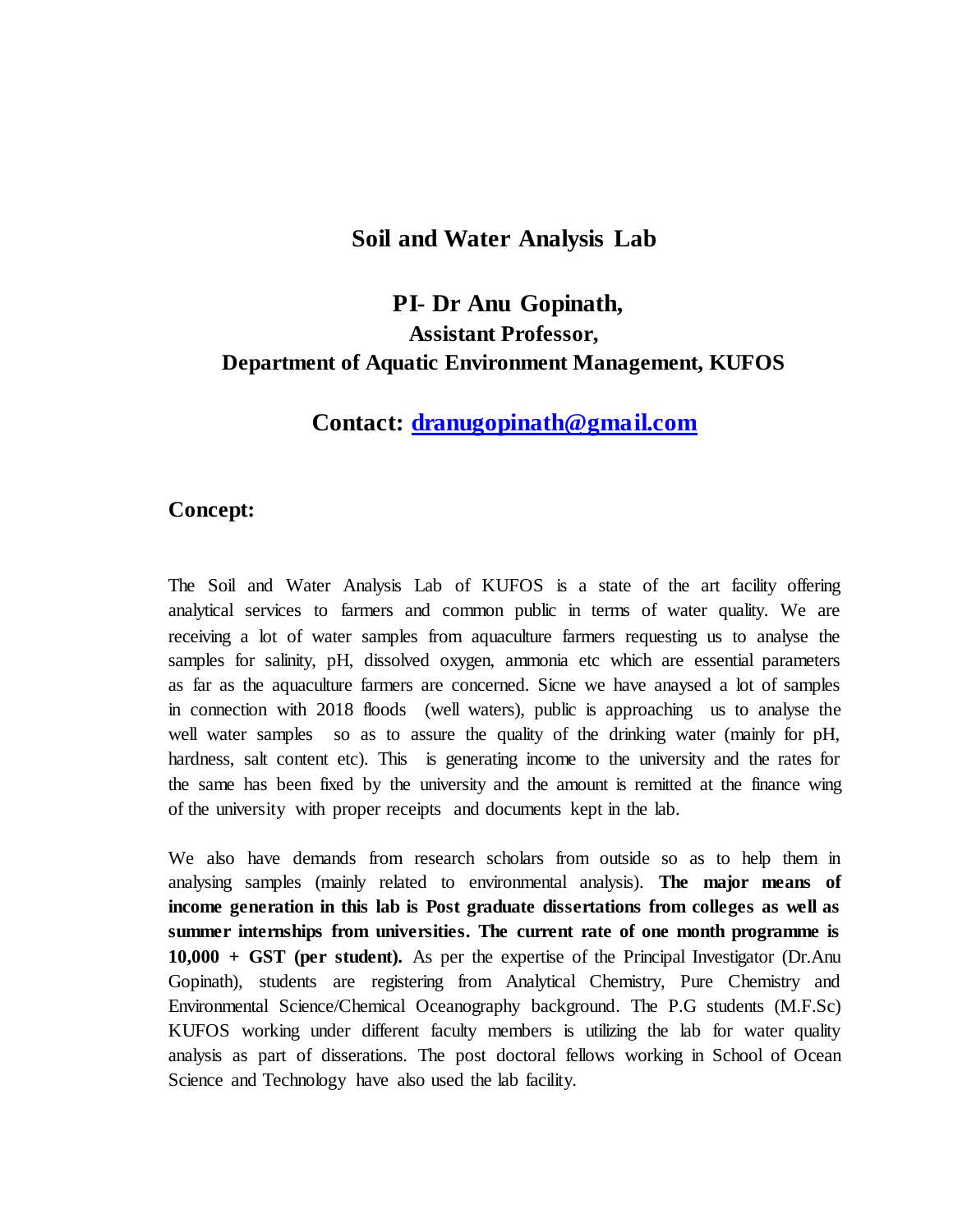KUFOS is having a KUFOS-INCOIS (Indian National Centre for Ocean Information and Services, Hyderabad) centre at KUFOS which is fostering joint research works between the two organizations in projects related to coastal monitoring in off Kochi waters (South Eatsren Arabian Sea (SEAS). In addition to this buoy management for ocean forecast by INCOIS is done by KUFOS researchers through joint collaborative projects. Soil and Water analysis lab is utilised in this monitoring work and the payment for the same is carried out as overhead charges to the institution (**2, 00,000 lakhs paid for the last two** years) in addition to the contingencies amount spent for chemicals and gases. Our students are also getting a chance to be a part of these projects in their Master's disserations. Four students have successfully completed Master's dissertations (M.F.Sc) as part of the INCOIS funded project which was operated through this lab.

### **Major Objectives:**

- **1. Offer analytical services to aquaculture farmers and public in terms of water quality of ponds and wells (payment basis).**
- **2. To encourage project/dissertation enrollment by studnets from colleges and universities.**
- **3. Also, we encourage summer internships through prestigious fellowships (UG and PG).**
- **4. To offer analytical services to research scholars from outside (payment basis).**
- **5. Also, to provide opportunity to in- house candidates who are seriously working on environmental pollution aspects expecting a majorscientific output.**

After the devastating flood in the state, Kerala University of Fisheries and Ocean Studies (KUFOS), Panangad has collected from **different places of Kerala. This lab has done extensive sampling from dirrerent districts in Kerala and cmaps were conducted for the general public so as to analyse the water quality of well waters immediately after the flood. In addition to in-situ smapling we have collected smaples in our lab from different places and we could successfully do around 5000 samples** (it was onde free of cost as per the direction of former Vice Chancellor, with the support of GC, KUFOS).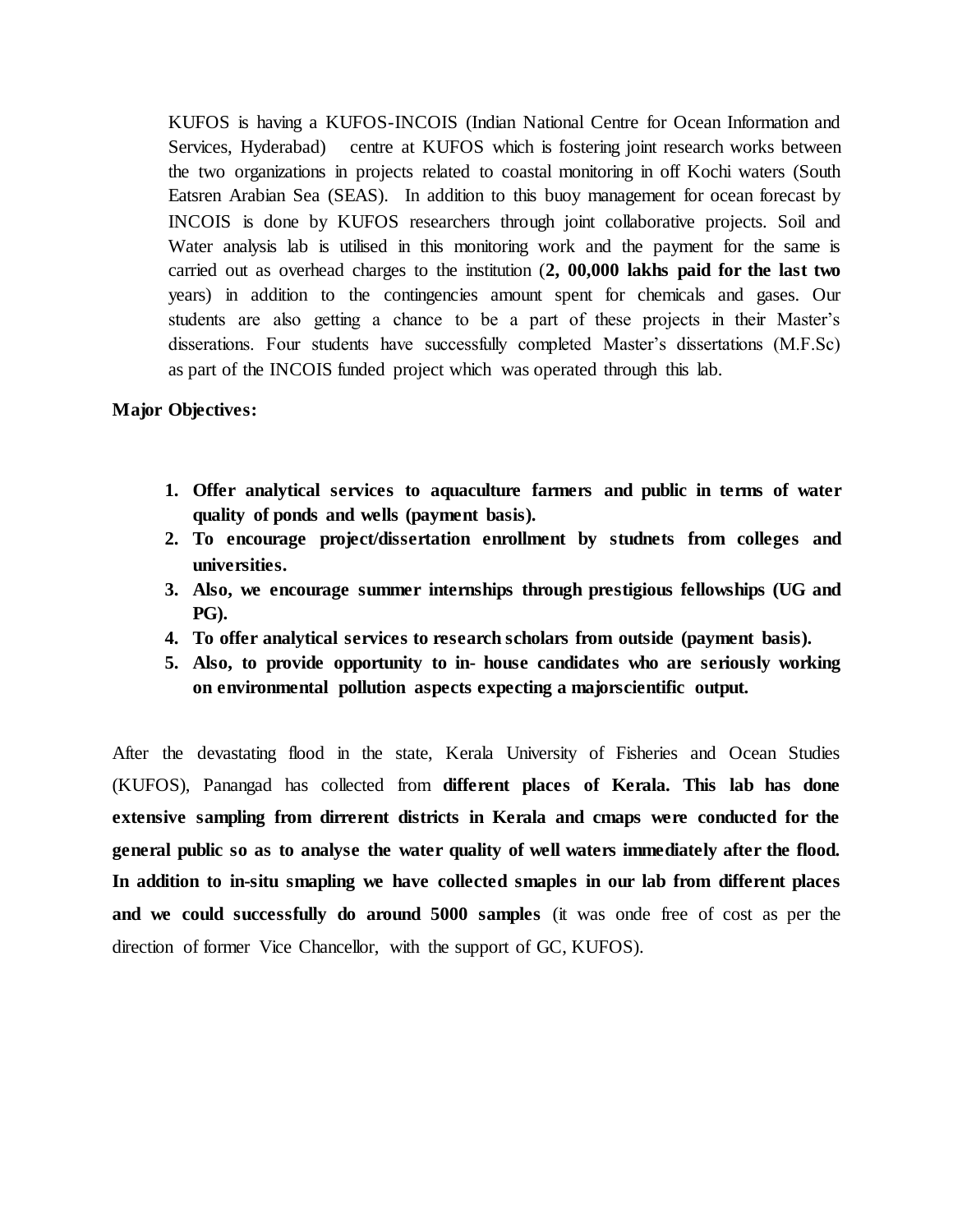

We are receiving a lot of water samples from farmers in order to get analysed for water quality. Their demands include analysis of pH, dissolved oxygen, slainity, hardness and nutrients.

#### **Hence we are Delivering water quality analytical services to aquaculutre farmers.**

Every year a large numer of students enroll for their project works as part of M.Sc dissertations and for the last two years we are charging around 10,000 / student as project fees for duration of one month. **Project enrollment by students from collegers across the state is a major income for the lab.** 

In addition to that, M.F.Sc students of KUFOS working on environmental aspectes also utilise the facility of Soil and Water analysis to do water quality analysis (free of cost).

Through this lab we are invited to collaborate with agencies like INCOIS through externally aided projects. Through this lab KUFOS is fostering joint research works between the two organizations in projects related to coastal monitoring in off Kochi waters (South Eatsren Arabian Sea (SEAS).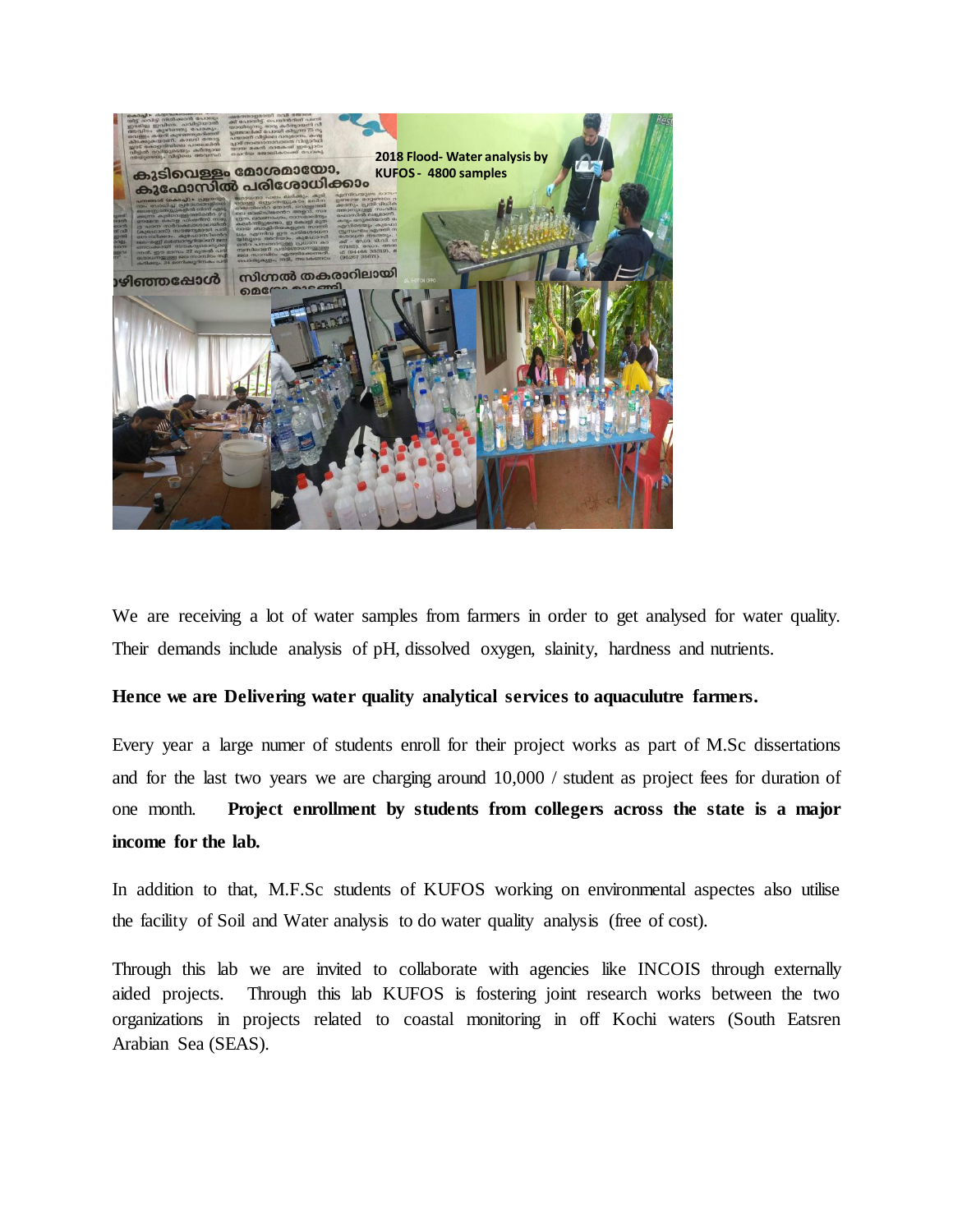| SI.            | <b>Instrument</b>                                                       | <b>Make</b>                                | Model                                                  | <b>Serial Number</b> |
|----------------|-------------------------------------------------------------------------|--------------------------------------------|--------------------------------------------------------|----------------------|
| 1              | <b>ICP-OES</b>                                                          | Perkin<br>Elmer                            | <b>OPTIMATM</b><br>8000                                | 07851601936          |
| $\overline{2}$ | <b>TOC</b> Analyzer                                                     | <b>SCALAR</b>                              | 2CA16910<br>(FORMACSHT)<br>2MC10900<br>(PRIMACS<br>MCS | 16278<br>15153       |
| $\overline{3}$ | UV<br>Visible<br>spectrophotometer<br>(DST Fast Track<br>Scheme funded) | Thermo<br>Fisher<br>Scientific             |                                                        | 5A4R361009           |
| $\overline{4}$ | Fluorescence<br>Spectrophotometer                                       | JASCO,<br>FP-8300                          | <b>FP-8300 WRE</b>                                     | C 046661450          |
| 6              | Accelerated<br>Solvent extractor                                        | <b>SOCS</b><br><b>PLUS</b>                 | $SCS-8$                                                | $S-186$              |
| $\overline{7}$ | Deep freezer-86                                                         | <b>HAIER</b>                               | DW-86L490J                                             | BEOFS4GITOOQGHIC0003 |
| 8              | Deep freezer $-20$                                                      | <b>BLUE</b><br><b>STAR</b>                 | CHF100C                                                | CHF100CE14C02763     |
| $\overline{9}$ | Rotary Evaporator<br>with Chiller                                       | <b>IKA</b>                                 | <b>RV10D396</b>                                        |                      |
| 10             | Muffle Furnace                                                          | <b>KEMI</b>                                | KMF <sub>2</sub>                                       | 1097                 |
| 11             | Hot Air Oven                                                            | <b>ROTEK</b>                               |                                                        | 15176                |
|                | Hot Air Oven                                                            | <b>LABLINE</b>                             | MH053                                                  | 17C305               |
| 12             | Lyophiliser                                                             | <b>ILSHIN</b><br><b>BIO</b><br><b>BASE</b> | FD5508                                                 | JH3127               |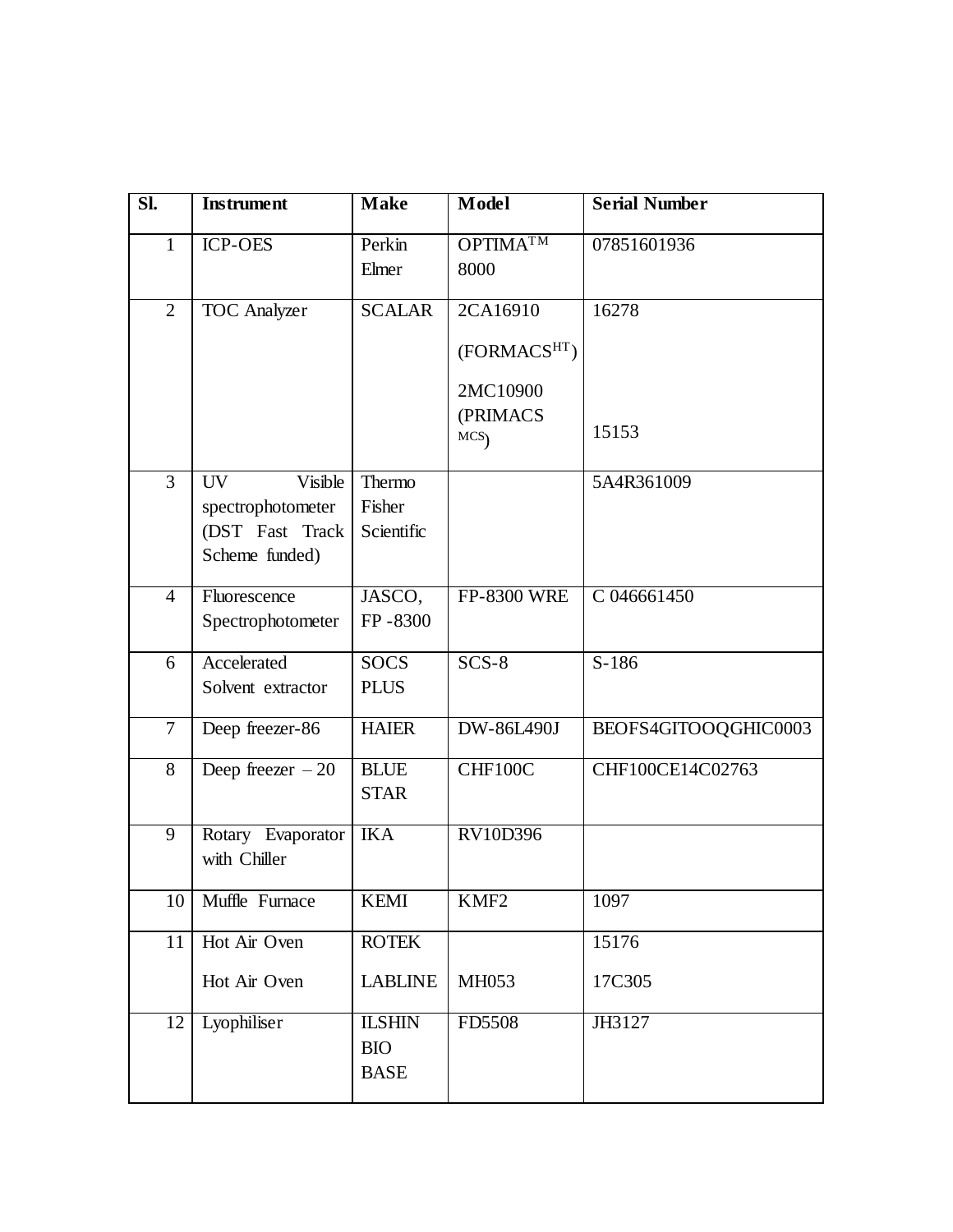**Soil & Water Analysis Lab**





**UV Visible Spectrophotometer (Thermo) funded by DST**



**Fluorescence Spectrophotometer (JASCO)**

## **Major Instruments**



**ICP-OES for Trace metal Analysis , Perkin Elmer**



**TOC Analyzer ( Skalar)**